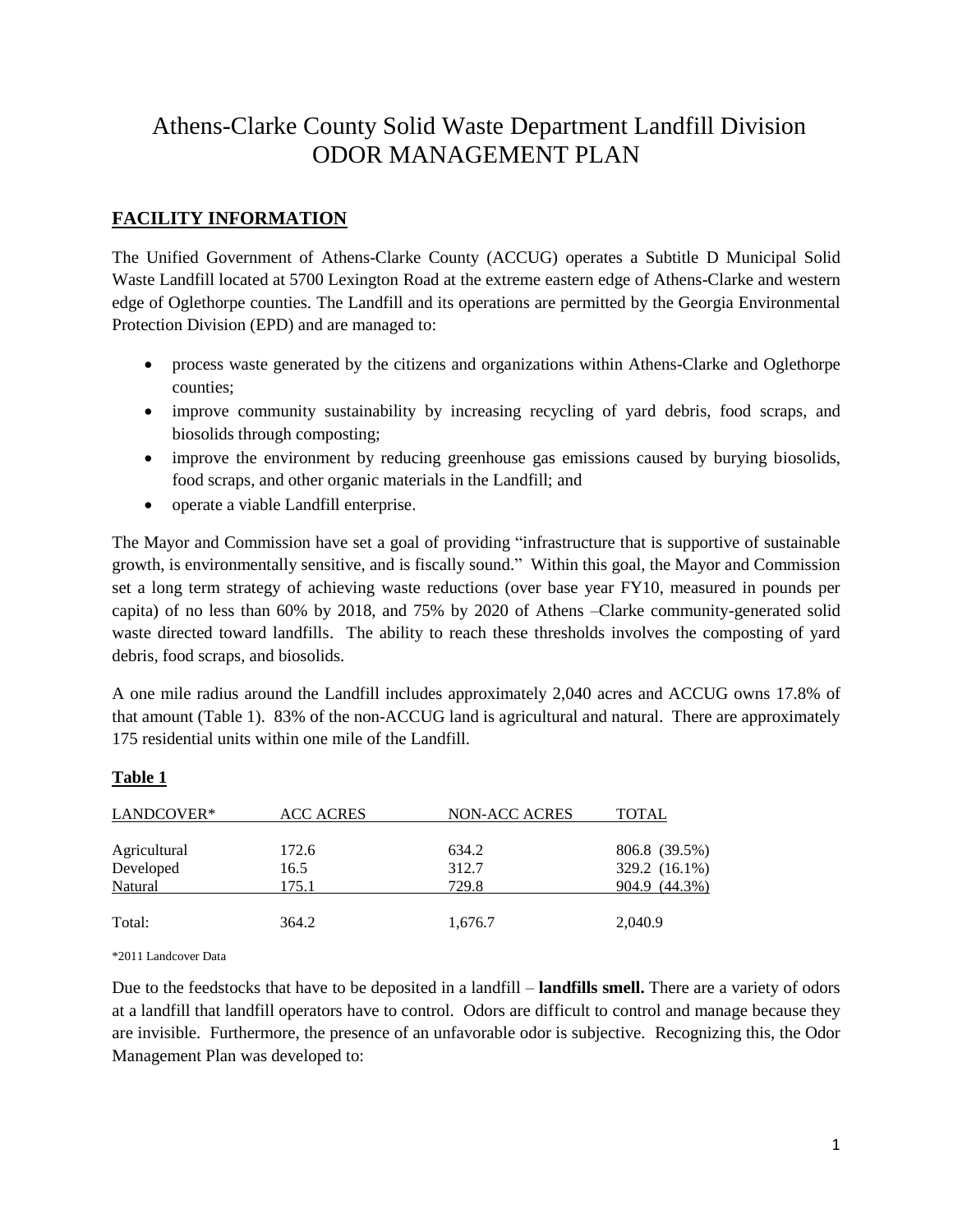- describe potential odor sources;
- outline the Odor Monitoring Plan;
- explain operational strategies to mitigate odors;
- describe the protocol used to evaluate effectiveness; and
- if necessary remediate odor complaints and concerns.

This document is not intended to supersede Federal or State regulations, or the Facility's approved Design and Operational (D&O) Plan.

# **POTENTIAL ODOR SOURCES ON LANDFILL PROPERTY**

The Landfill is a comprehensive solid waste management facility with multiple potential sources of malodorous emissions. Potential odor sources at the site include:

 **Uncontrolled, fugitive Landfill Gas (LFG) emissions from the waste mass -** LFG is the byproduct of decomposition within a landfill after available oxygen has been depleted and an anaerobic state is attained in the confined space of the landfill. LFG is primarily made up of between 35% to 50% carbon dioxide (CO2) and between 40% to 60% methane (CH4). If the composition of the LFG was only those two odorless and colorless gases, it would render the LFG undetectable to the human nose. But LFG has trace amounts of other gases (typically found at levels of less than 2%) that include water vapor, carbon monoxide, hydrogen sulfide, and volatile organic compounds. It is this small percentage of the composition, principally hydrogen sulfide and volatile organic compounds, that give LFG it's unique odor of "rotten eggs." Because of this characteristic, LFG can smell strong quite a distance from its source. It takes a good mixing breeze to sufficiently reduce the odor below levels detectable by the human nose.

Efficient use of landfill space dictates compaction, which provides for the maximum placement of waste within the smallest space possible. Compaction of waste in thin layers (or lifts) reduces the amount of air and limits the opportunity for water to infiltrate into the waste pile. Air and water are necessary components for aerobic decomposition. When the air runs out (consumed in biological processes) anaerobic decomposition begins with the production of LFG as a byproduct. Because the waste has been compacted into a relatively small space, the production of LFG also produces pressure within the landfill – the landfill becomes, in essence, a pressurevessel.

Gases move from areas of high pressure/high concentration to areas of low pressure/low concentration. LFG is no exception. Because the landfill is not a perfectly sealed vessel, the low pressure/low concentration area may be outside the landfill. If the low pressure/low concentration is outside the landfill, the LFG will migrate – via paths of least resistance, and may eventually pass through the sides of the landfill and into open air.

When LFG reaches the ambient air, the gas escapes into the atmosphere as "fugitive" emissions. Barometric pressure (air pressure of the atmosphere) is a factor in fugitive emissions. (Remember: High pressure/concentration moves to low pressure/concentration). High barometric pressure reduces fugitive emissions. Low barometric pressure encourages fugitive emissions. In addition, wind, humidity, rain, snow, summer heat and other environmental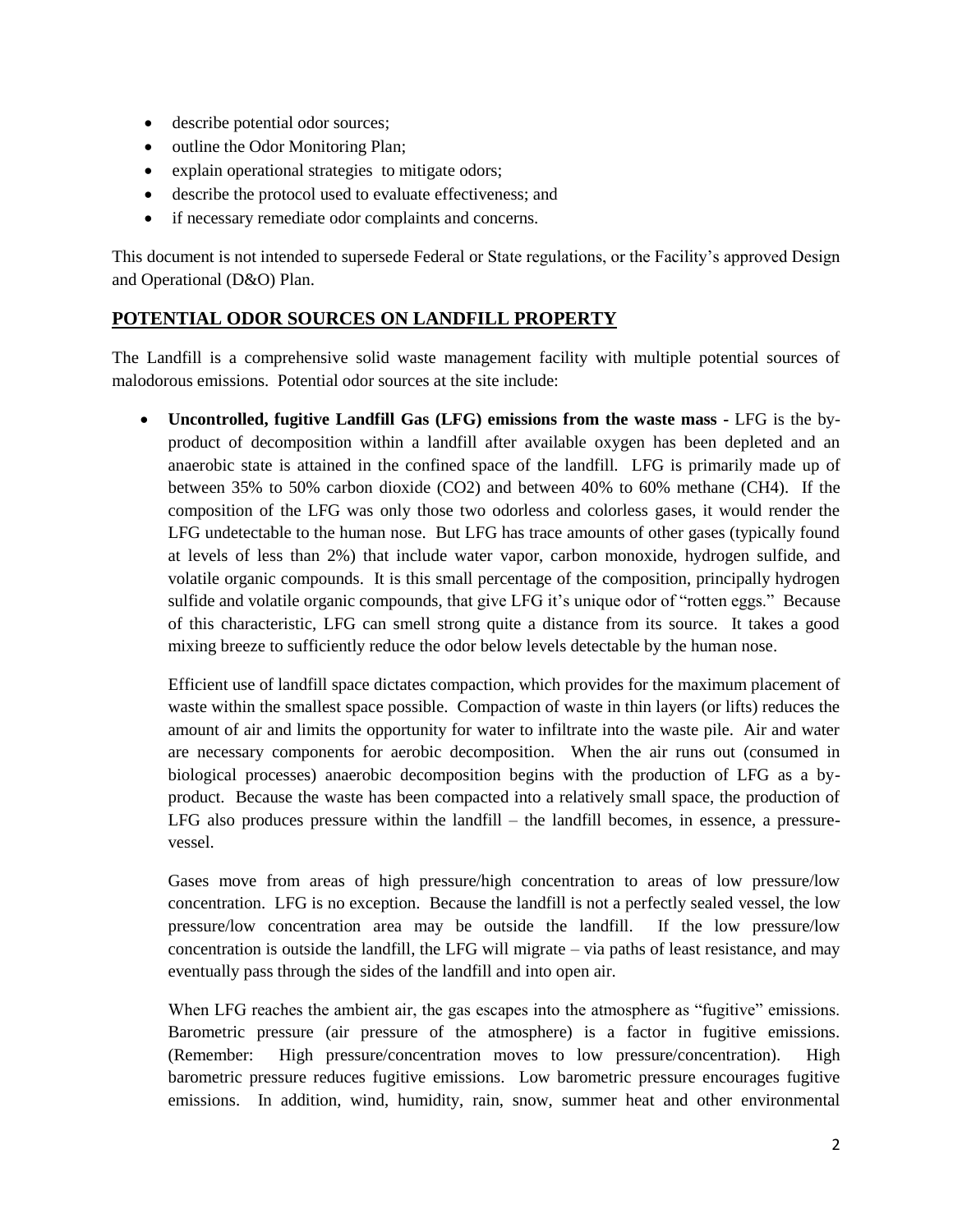influences determine how LFG moves. Changes in weather bring changes to LFG production, migration, and control.

- **The active working face -** The "fresh" trash smell is the most common aroma at a landfill. This smell is created during the decomposition of organic waste materials. Since a municipal solid waste (MSW) landfill typically contains over 60% organic waste material such as food and paper products, this smell of rot/decomposition is often the most prevalent. The odor is present during the decomposition process when oxygen is available in the atmosphere around the waste material; this smell usually dissipates quickly with air movement. It is less noticeable the farther one is from the source. The odor is caused by sulfides and ammonia. The sulfides produce strong, rotten-egg smells that humans often detect in even low concentrations.
- **Wood debris grinding storage pile -** Leaf and limb material accepted at the landfill is ground to a mulch-sized material (wood chips) and stockpiled for use in the compost operation. The stockpiles are generally linear rows not exceeding fourteen feet in height. These stockpiles can have a "musty," "woody," or "earthy" odor.
- **The disposal of bio-solids, either through landfilling, composting, soil amendment or mixing for intermediate cover -** ACCUG wastewater treatment process utilizes naturally occurring bacteria to consume the organic pollutants in sewage and thereby clean the wastewater. These bacteria are the same bacteria found in any freshwater river, lake, or stream. As this is a biological process, the bacteria reproduce and a certain percentage has to be periodically removed from the wastewater treatment process stream to avoid overpopulation and process upset, and the bacteria removed is called "waste-activated sludge." When the waste-activated sludge is removed and dewatered, the resulting dewatered material is called "bio-solids." Approximately 25% of the bio-solids generated in ACC are composted; the remaining bio-solids are disposed of at the ACCUG Landfill, either through burial, intermediate cover, or amending soil on the Landfill cap – all uses permitted by the Environmental Protection Division (EPD). The amount of bio-solids composted is limited by the availability of compost pad space and carbon material (wood chips).

Bio-solids may have their own distinctive odor depending on the type of processing treatment that they undergo. Much of the odor is caused by compounds containing sulfur and ammonia. These compounds cause the bio-solids to produce a musty or sweet odor, ammonia and/or rotten eggs odor.

 **Composting operations -** Once bio-solids or food scraps are incorporated into the composting system, subsequent odor problems are usually a result of low oxygen or anaerobic conditions. Anaerobic odors include a wide range of compounds. **Appendix A: Bio-solids Composting Fact Sheet.** Anaerobic conditions are prevented by introducing oxygen into the compost piles. This is accomplished by periodically turning the piles. Much of the odor is caused by compounds containing sulfur and ammonia. Again, these compounds cause the compost to produce a musty or sweet odor, ammonia and/or rotten eggs odor. Additionally, actinomycetes are aerobic microbes that exist in compost. They are a cross between bacteria and a fungus, are important to forming humus, and are responsible for the earthy smell of finished compost or freshly turned soil.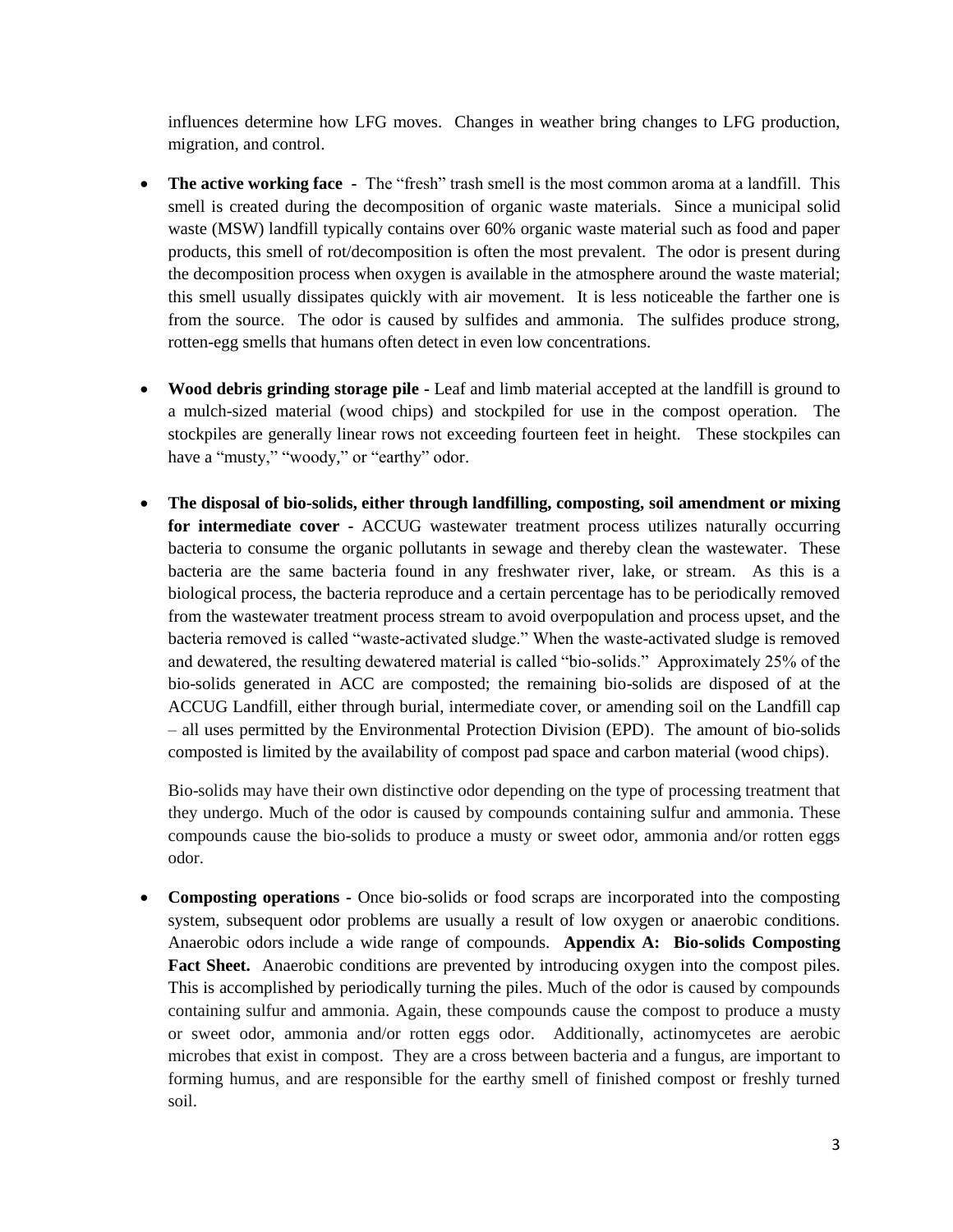- **Construction activities involving drilling, trenching, and otherwise excavating into waste**  These activities may cause odors similar to those at the active working face listed above.
- **Waste-hauling vehicles, including spills from liquids along the roadway -** Vehicles used to haul waste may have a "fresh" trash smell similar to that of the working face. Again, this is due to the decomposition of organic materials. Additionally, liquids that have been in contact with the waste will have a similar odor. These liquids may spill or leak from improperly sealed, aged, and/or poorly maintained vehicles and result in an odor. Lastly, exhaust fumes from waste vehicles will have an odor and the severity of vehicle odor depends on age of the vehicle and maintenance record.
- **Leachate handling** Leachate refers to the liquid that accumulates in the bottom of a landfill. Leachate forms as water percolates through the waste from rainwater, from within the waste itself and through decomposition of wastes. Leachate must be handled according to the EPD approved D&O plan for a landfill. There are two main types of leachate produced in landfills which contain biological municipal solid waste (MSW). These are known as acetogenic leachate and methanogenic leachate. The acetogenic type is often black in color and is always smelly and may smell of bad eggs. Methanogenic has only a slight smell and is brown or golden colored. Leachate, whether acetogenic or methanogenic, has a distinct odor.

# **POTENTIAL ODOR SOURCES OFF THE LANDFILL PROPERTY**

There are other potential sources of odors in close proximity to the Landfill, but outside the control of ACCUG. These include:

# **Immediately contiguous and within .5 mile radius of the Landfill:**

- Poultry Farm
- Periodic land applications of chicken manure

# **Between.5 mile and 1 mile radius of the Landfill:**

- Two additional poultry farms
- Periodic land applications of cattle manure
- University of Georgia (UGA) Teaching Dairy

### **Between 1 mile and 1.5 mile radius of the Landfill:**

- Three to four additional poultry farms
- UGA Beef and Sheep Unit

All of the above external potential sources of odors near the Landfill are manure-intensive operations. Depending on applications and weather conditions, these odor sources can sometimes be mistakenly attributed to the Landfill. **Appendix B: Map of Odor Sources Adjacent to the ACCUG Landfill.**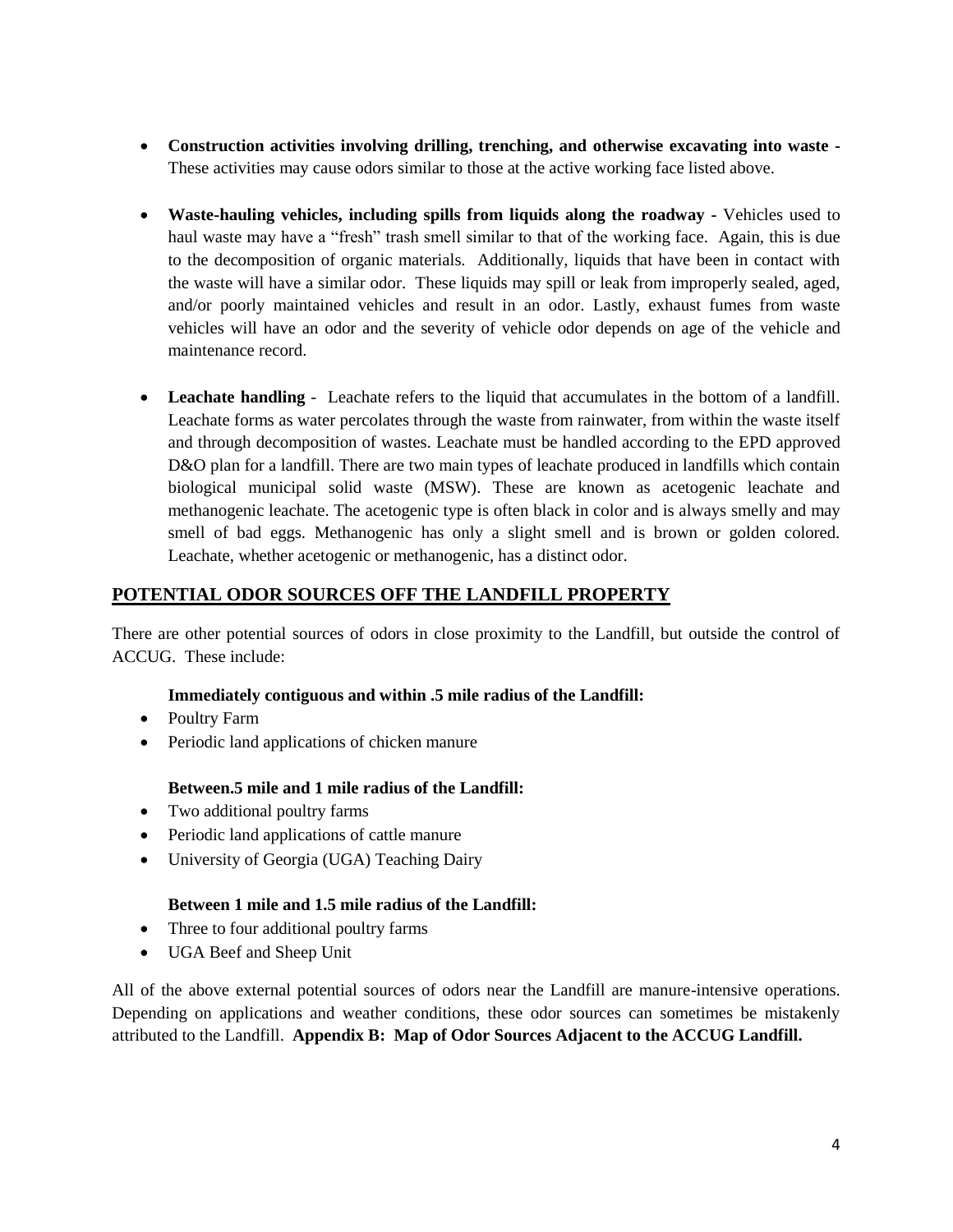# **STRATEGIES FOR CONTROLLING ODOR**

There are a number of operational strategies and best management practices that ACCUG continually implements to mitigate odors emanating from the Landfill. While they are largely successful, landfills are not a totally odor-free operation.

## **1. Effective Landfill Gas Collection and Control System Operation**

Because LFG behaves according to physics, landfills can create paths of least resistance and areas of low pressure/concentration within a landfill. The process is simple: install a system of pipes in the landfill with a vacuum device attached. Within the Landfill, the pipes must be perforated to create a path for the gas. By adjusting the vacuum on the collection system, areas of low pressure/low concentration are created and become the preferred pathways for the gas. Connect the collection system to a destruction device, such as a flare or internal combustion engine, and the LFG with its odorous components are destroyed.

The ACCUG Landfill includes a landfill gas collection system that includes vertical wells and horizontal collectors connected to a blower that creates low pressure in the collection pipes. LFG is drawn to the blower and then directed for use as fuel in internal combustion engines for generation of electricity.

The LFG collection system includes an on-site electrical generation power plant operated by Energyneering Solutions, Inc., through a public-private partnership. The system diverts the collected LFG for combustion in engine generators. The power is sold back to the grid as "green energy."

# **2. Landfill Gas Monitoring**

Landfill gas monitoring is performed as directed in the approved facility Design and Operation (D&O) Plan. The objective of the methane gas monitoring program is to detect the lateral movement of potentially explosive gases in the subsoil and along man-made migration pathways toward on-site and off-site structures. The information gathered from the gas monitoring stations aid in the efforts to determine and evaluate the potential hazard which is associated with the accumulation of methane gas concentrations between the methane explosive limits, 5 to 15 percent by volume. Monitoring stations are monitored quarterly and results are recorded on the EPD form SWM/19.

### **3. Limit Working Face Areas**

As per the Landfills approved Design and Operation Plan, the unloading of waste is restricted to a working face limited to a maximum of 200 feet wide by 200 feet long.

### **4. Timely Placement and Compaction of Daily/Interim Cover Materials**

All waste streams are required to be covered by a tarp or in an enclosed container upon acceptance at the Landfill. The loads will remain covered until they reach the un-tarping area near the working face. Malodorous waste acceptance will be generally restricted. Malodorous waste typically consists of sludge materials. To provide for an adequate mixture ratio between malodorous waste and non-malodorous waste, malodorous waste tonnages will be limited to 25%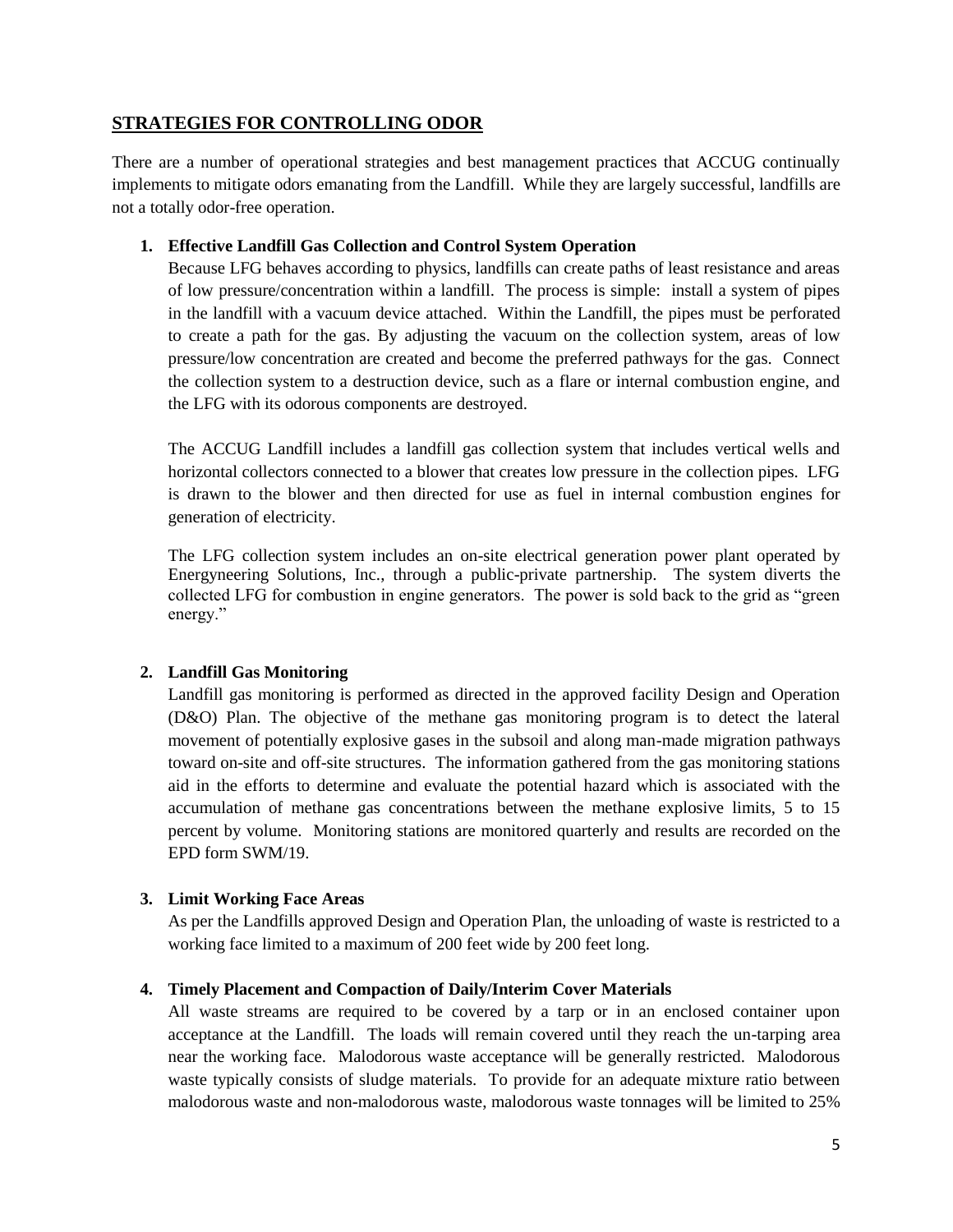of the total daily incoming waste tonnage. Other waste streams with foul odors will be treated as malodorous wastes as determined by the Landfill Administrator. After disposal in the landfill, malodorous wastes will be covered immediately with a minimum of 6 inches of garbage, cover dirt or other approved daily cover. Inspections of the landfill cover will take place to ensure that the integrity of the daily and intermediate cover is adequate.

# **5. Cover Integrity Monitoring**

Intermediate and final cover is monitored to ensure that it meets the requirements of the D&O Plan. The primary purpose of intermediate cover is to reduce the quantity of moisture entering the landfill.

## **6. Final Cap Construction**

When areas of the landfill reach their capacity, Final Cover will be installed as per the approved D&O Plan. The final cover used by ACCUG is a thick layer of soil (18 inches of compacted soil (clay) and 6 inches of soil suitable for vegetative growth). The Cap is designed and installed to prevent water from infiltrating into the buried mass of the solid waste. The sides of the cap are sloped enough to prevent ponding, but not so steep as to encourage erosion. Water that does not infiltrate into the soil evaporates. The cap soil is amended with biosolids which contain nutrients that promote growth of native plants. Plants growing on the cap absorb water in their root system and then transpire the water back into the atmosphere.

## **7. Curtailed Receipt of Fats, Oils, or Greases (FOG)**

Used cooking oils are accepted at the Landfill for recycling. Otherwise, Fats, Oils, and Greases are not accepted at the ACCUG Landfill.

### **8. Effective Compost Operations**

Materials used in the composting process include ground leaf and limb debris (mulch), bio-solids and food scraps. Because of the potential for bio-solids and food scraps to create odors, they are managed as follows:

- These loads are accepted for composting between 7:30 a.m. and 2:00 p.m. Monday through Friday.
- These materials are unloaded in the designated mixing area and combined with wood chips at a 3:1 ratio by volume. To ensure odor minimization, the bio-solids or food scraps are mixed within 20 minutes of being unloaded in the mixing area. The mixture is then added to a wood chip base on a windrow and covered with additional wood chips if necessary. All materials in the mixing area are removed before facility closing hours.
- Windrows are only turned on Monday and Thursday mornings.
- Finished unscreened and screened compost are periodically turned to aid in the curing process.

### **9. Effective Leachate Management**

After collection, the ACCUG Landfill recirculates leachate according to the D&O Plan. In extreme weather events the ACCUG Landfill, has the ability to load leachate into tanker trucks and transfer the leachate to an ACCUG Wastewater Treatment Facility.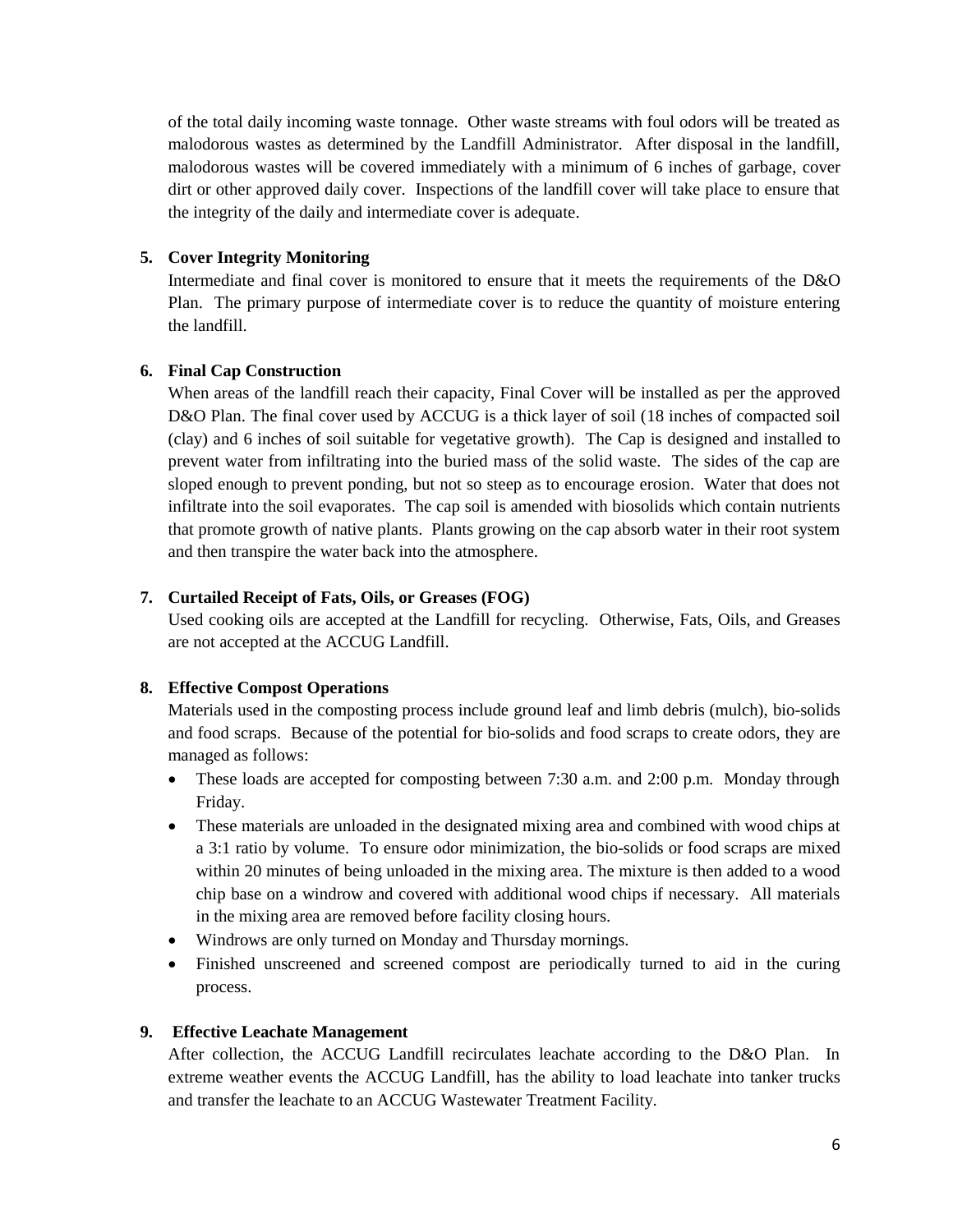If at any time during the operation of the Landfill and compost facility odors become a nuisance in the opinion of the EPD or the Operator, an Odor Remediation Plan will be implemented in a step-by-step method. If the initial steps of the Plan do not control the odors at the Landfill, additional odor control techniques will be implemented. Below are standard operating procedures intended to minimize the potential for the facility to create malodors.

# **ODOR MONITORING PLAN**

Landfill staff performs several odor monitoring events weekly to measure the intensity, frequency, location, and character of odors produced or brought on site, at multiple stations at the Landfill. **Appendix C: Map of Nasal Ranger Monitoring Points.** The staff measure odor intensity using a Nasal Ranger®, an olfactometer manufactured by St. Croix Sensory. Intensity is a primary nuisance indicator because it is quantitative and repeatable. Character, frequency, and duration of odors are used as secondary nuisance indicators since they are subjective and are dependent upon the intensity of the odor.

#### **Observation Methods**

The staff describes the character of detected odors using the odor description wheel provided by St. Croix Sensory. The wheel separates odors into distinctive groups including: floral, fruity, vegetable, earthy, offensive, fishy, chemical, and medicinal. Each of these groups is further divided into more specific odors such as: garbage, grassy, woody, soapy, etc. **Appendix D: Odor Description Wheel.**

The Nasal Ranger® olfactometer measures odor intensity by calculating the "Dilution-to-Threshold" (D/T) ratio. This is accomplished by mixing inhaled odiferous ambient air with odor-free carbon-filtered air. The D/T ratio functions as a measure of the number of dilutions needed to make the odor of the ambient air non-detectable. It is calculated by dividing the volume of filtered air by the volume of odorous air.

The Nasal Ranger® olfactometer uses a gauged dial to change the amount of filtered air added to the ambient air. It includes the following industry-standard concentration levels: 2, 4, 7, 15, 30, and 60. The higher the number of dilutions, the more intense the odor. During a monitoring event, the staff member cycles through each size aperture until an odor is detected and records the relevant D/T ratio as well as the character of the odor. Odors that equal or exceed a D/T ratio of 7 at the perimeter of the Facility are classified as problematic odors that require remedial action.

### **Odor Monitoring Practices**

Currently, staff records odors up to four times weekly on the following days: Monday, Wednesday, Friday, with the fourth day alternating between Sunday and Saturday. Each weekly observation is performed by a different qualified staff member using uniform methods of data collection. Odors are recorded at ten locations on site near the active landfill, the composting pad and along the property line. Additional monitoring locations are used to address specific complaints if and when they occur if possible. **Appendix E: Sample Odor and Weather Station Monitoring Log**

### **Data Collecting and Reporting**

Field data is collected and compiled by a staff member into a spreadsheet that details the date, time, location of the sampling, as well as, the odor intensity and character. Weather information including wind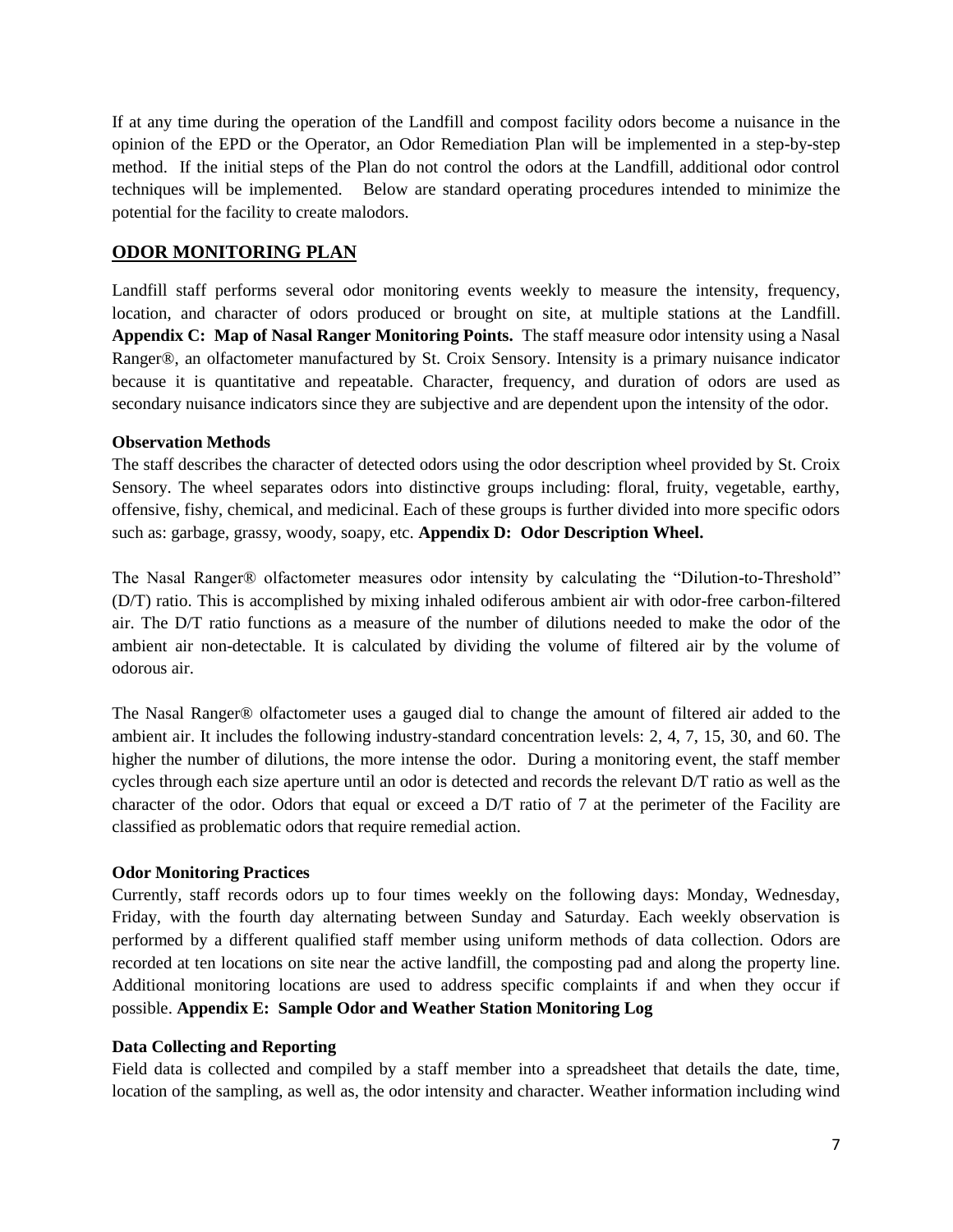direction, speed, and barometric pressure are also included in the report. Data sheets are printed off weekly and stored in a binder on site. **Appendix E: Sample Odor and Weather Station Monitoring Log**

# **Odor Monitoring Protocol**

Prior to monitoring, the weather forecast is reviewed. Conditions that may intensify and direct odors are noted. This includes factors such as: barometric pressure, wind direction, wind speed, and humidity. Additional weather information is collected from the on-site weather station to ensure consistency. Samples are not collected during storm events.

## **Conducting an Odor Survey:**

**Note:** The use of the Nasal Ranger is described in greater detail within the Nasal Ranger Operational Manual.

- 1. Attach the nose piece to the Nasal Ranger and turn on the power switch that measures inhalation rate, this ensures that the optimal air flow is inhaled into the olfactometer.
- 2. Position the D/T dial at a blank position above the highest D/T value.
- 3. Determine wind direction and point the Nasal Ranger perpendicular to the wind direction.
- 4. With the nosepiece sealed over nose, breathe in through nose and out through nose normally for 60 seconds.
- 5. Turn the D/T dial to the first D/T position while still sealed to face. Breathe in through nose, ensuring the target inhalation rate indicated by the green circle icon is maintained for three breaths*. Eyewear may obstruct seal, remove if target inhalation rate is difficult to maintain*. If an odor was detected, odor survey is complete, record the D/T.
- 6. If no odor was detected, turn the dial to the next filtered position while still sealed over nose and inhale filtered air through nose normally twice.
- 7. Inhale three times through nose at target inhalation rate, if odor is detected, record the D/T.
- 8. If no odor was detected, repeat the steps through the rest of the D/T dial until an odor is detected, or until all D/T settings on the dial are completed.
- 9. If no odor was detected at  $D/T = 2$ , then the sample is recorded as ND (No Detection) on the report.

### **ODOR COMPLAINT PROTOCOL**

### **Internal (Staff or Customer on the Landfill Property)**

Internal odor complaints or concerns are those originating from Landfill staff and on-site visitors. Because these individuals are on the Landfill property, they are more likely to experience odors coming from the site and able to identify the source of the odors and report them in a timely manner. All Landfill operators are encouraged and authorized to investigate potential concerns and take corrective action when necessary. All concerns and issues requiring corrective action are to be reported to the Landfill Administrator. **Appendix F: Odor Complaint Response System**

### **External (Staff, Neighbor or Individual off the Landfill Property)**

External odor complaints or concerns are those made by facility neighbors and individuals outside the Landfill property. Landfill staff has a much greater opportunity to identify the source of odors and remediate a situation if external complaints or concerns are made in a timely manner. Complaints that are